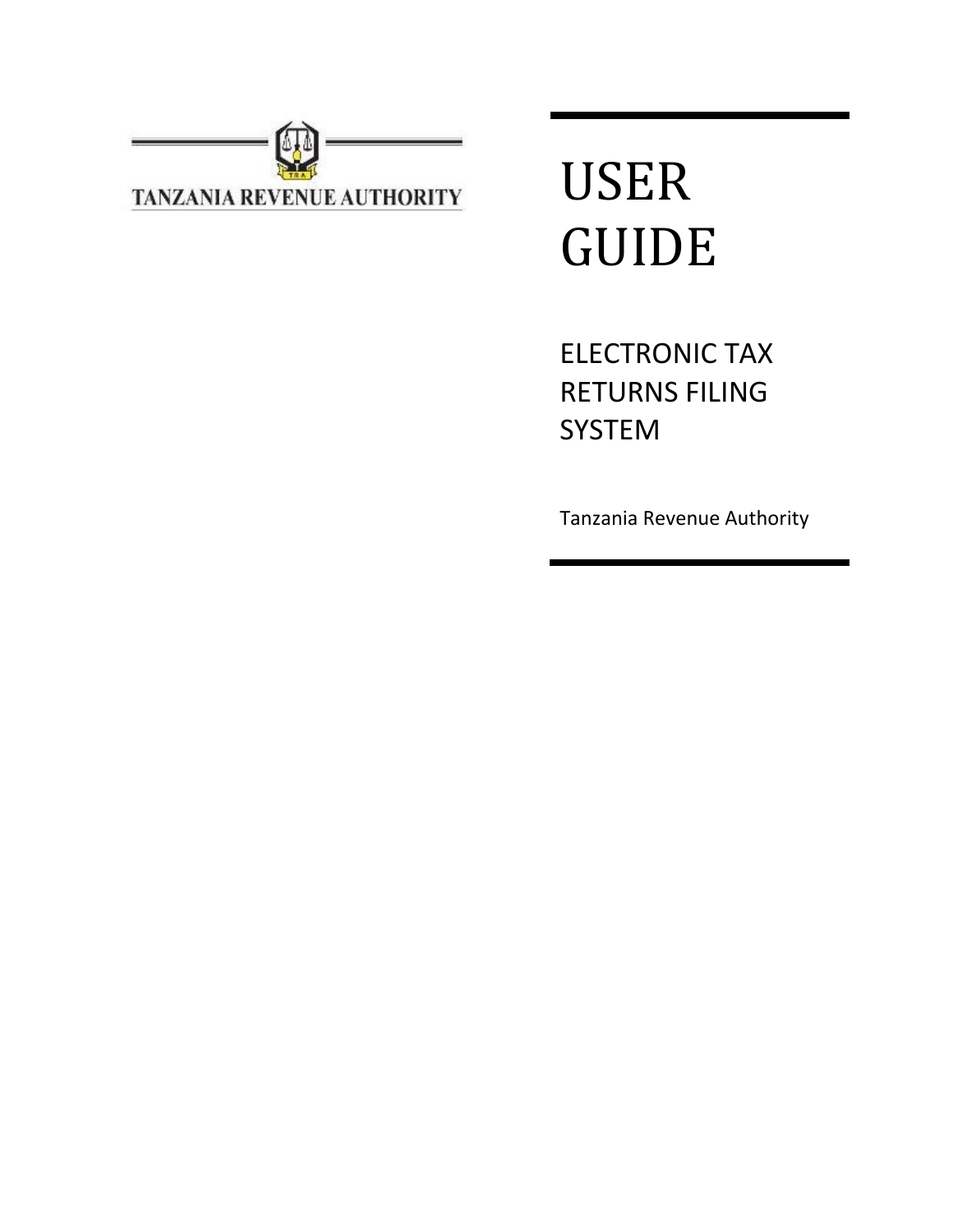ELECTRONIC TAX RETURNS FILING SYSTEM | 1 **USER GUIDE**

## **Table of Contents**

- I. Introduction to the System
- II. Taxpayer Registration
- III. Logging in to the System
- IV. Submitting a Tax Return
	- a. VAT Return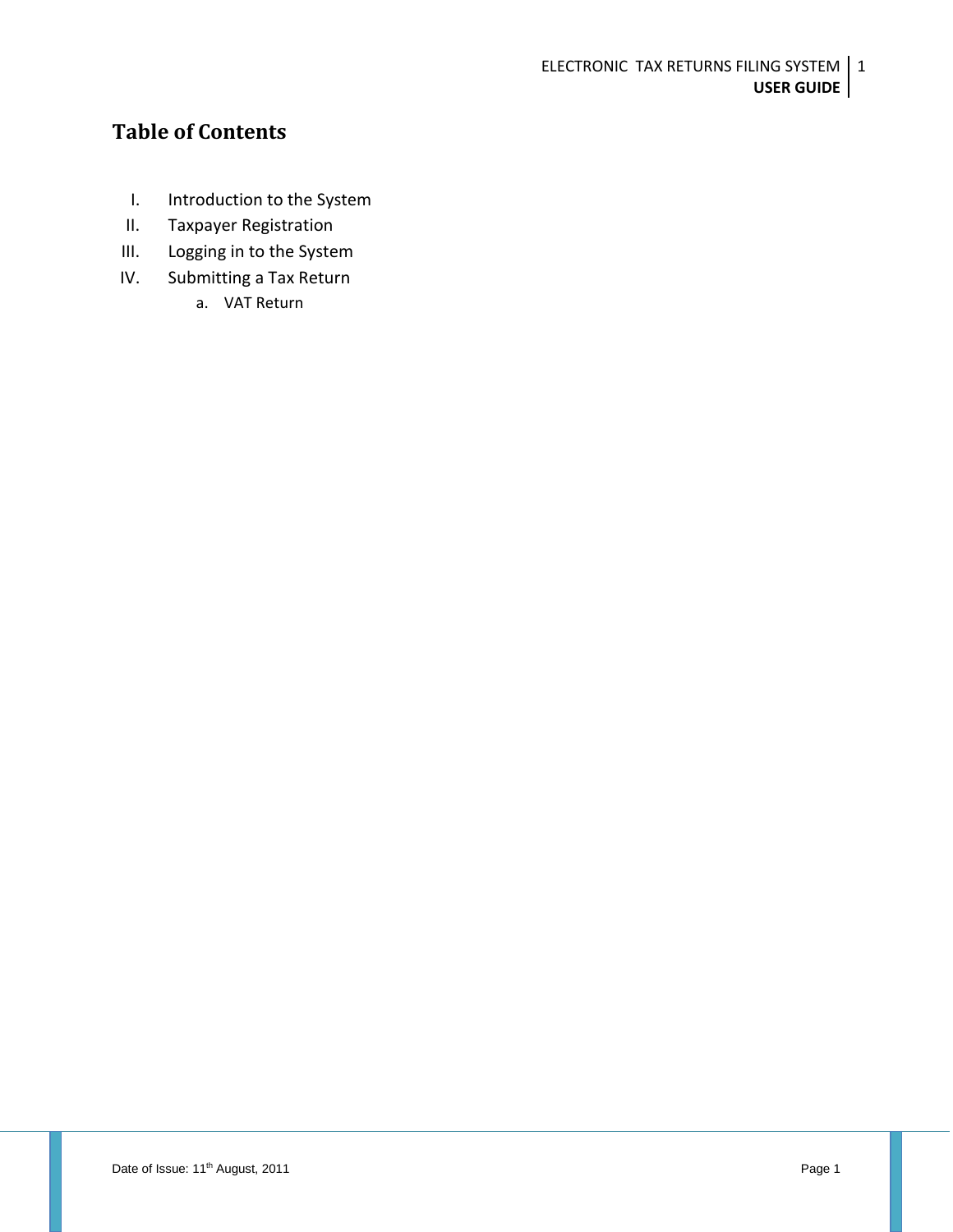## **I. Introduction to the Electronic Tax Returns Filing System**

This system has been developed with the main objective being the easing of the tax returns submission process by taxpayers.

The system was developed contains functionalities in order to facilitate the following:

- Taxpayer will be required to register into the system using their respective TIN, Email, and Address details.
- TRA will issue out an Electronic Filing Identification Number automatically upon completion of registration process.
- The Taxpayer will then be receive his password by e-mail.
- The Taxpayer will then be able to log in and be able to make returns submissions.

 $\bullet$ 

This manual explains the many ways in which to use the system.

### **II. Taxpayer Registration**

In order to file Tax Returns electronically to TRA the Taxpayer will be required to visit the TRA website at [http://www.tra.go.tz](http://www.tra.go.tz/) and Click on the E-filing hyperlink. This will take the Taxpayer to the E-filing system web interface.

The Taxpayer will have to register into the system on initial access, because only after registration will the Taxpayer be able to login and subsequently submit returns.

To Register Click on the *Register New User* link as seen below.

| Welcome: Guest LOGIN     |                 |  |  |
|--------------------------|-----------------|--|--|
|                          | e-Filing Log In |  |  |
| <b>TIN</b>               |                 |  |  |
| Password:                |                 |  |  |
| Remember me next time.   |                 |  |  |
| Log In                   |                 |  |  |
| <b>REGISTER NEW USER</b> |                 |  |  |

The Taxpayer will then be taken to the Registration page as seen in the diagram below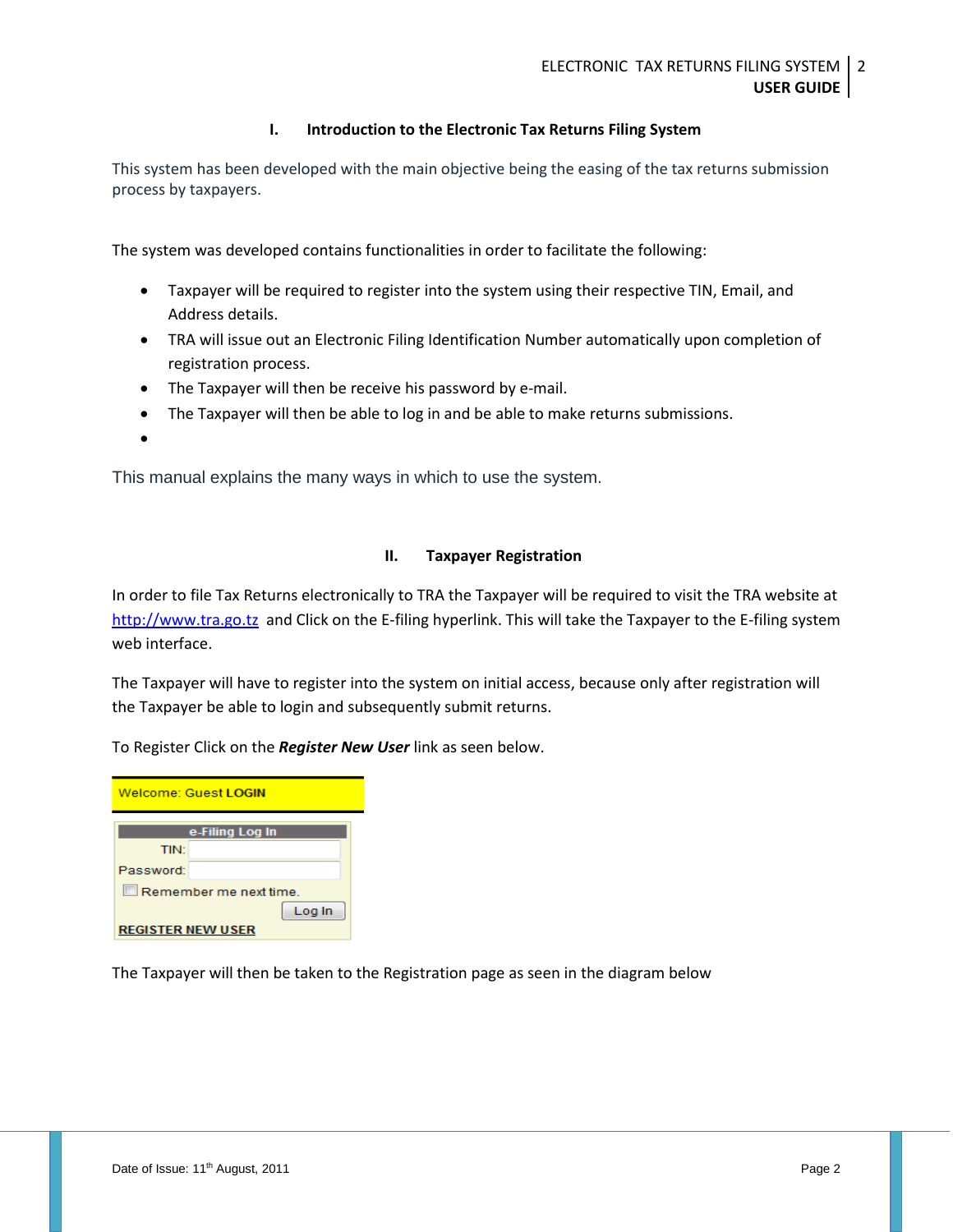#### ELECTRONIC TAX RETURNS FILING SYSTEM **USER GUIDE** 3

| TIN / Namba ya Utambulisho:                   |  |
|-----------------------------------------------|--|
| VRN / Namba ya usajili wa VAT:                |  |
| Taxpayer Name / Jina kamili la Mlipakodi:     |  |
| Trading Name/ Jina kamili la biashara:        |  |
| Tax Office / Mkoa wa Kodi:                    |  |
| Nature of Business /Aina ya Biashara :        |  |
| TIN Registration Date / Tarehe ya kujisajili: |  |
|                                               |  |
|                                               |  |

The Taxpayer will then be required fill the "TIN" textbox with the respective Taxpayer's TIN after which the system will check whether the Taxpayer has undergone Biometric Scanning and if successful the system will then query the TIN database for the Taxpayer's General Information i.e. VRN, Taxpayer's Name and Tax Office and display them in the appropriate fields.

If the TIN belongs to a Company/Corporate Entity, the system will prompt for TIN for one Director and will hence check if Director has undergone Biometric Scanning before proceeding to retrieve Taxpayer's General Information.

The Taxpayer will be required to fill the TIN Registration Date for verification; if the wrong date is entered the Taxpayer will not be allowed to proceed with the registration process.

Upon entry of the correct TIN Registration Date, the Taxpayer will then be allowed to proceed to fill in the fields that are not populated with information queried from the TIN database like the Declarant's Names, Email, Security Question and Answer and Personality of the e-Filer.

Once all the fields have been filled the Taxpayer can then click on the *Create User* button which take the Taxpayer to a screen which will display a preview of the Information entered.

The Taxpayer will the press *Create User* button on confirmation of the accuracy of the Information provided.

A User Created message will then appear on the screen that the Taxpayer's Account has been created.

On completion of the registration process an email will be sent to the e-Filer notifying him on the the success of his registration while also containing the e-Filing Identification Number (e-FIN) which the e-Filer will use as the Username to login to the system and a Password.

## **III. Logging into the System**

Once the e-Filer has been able to obtain both the e-FIN and password, he may then be able to gain access into the system through the login page and be able to file his documents electronically.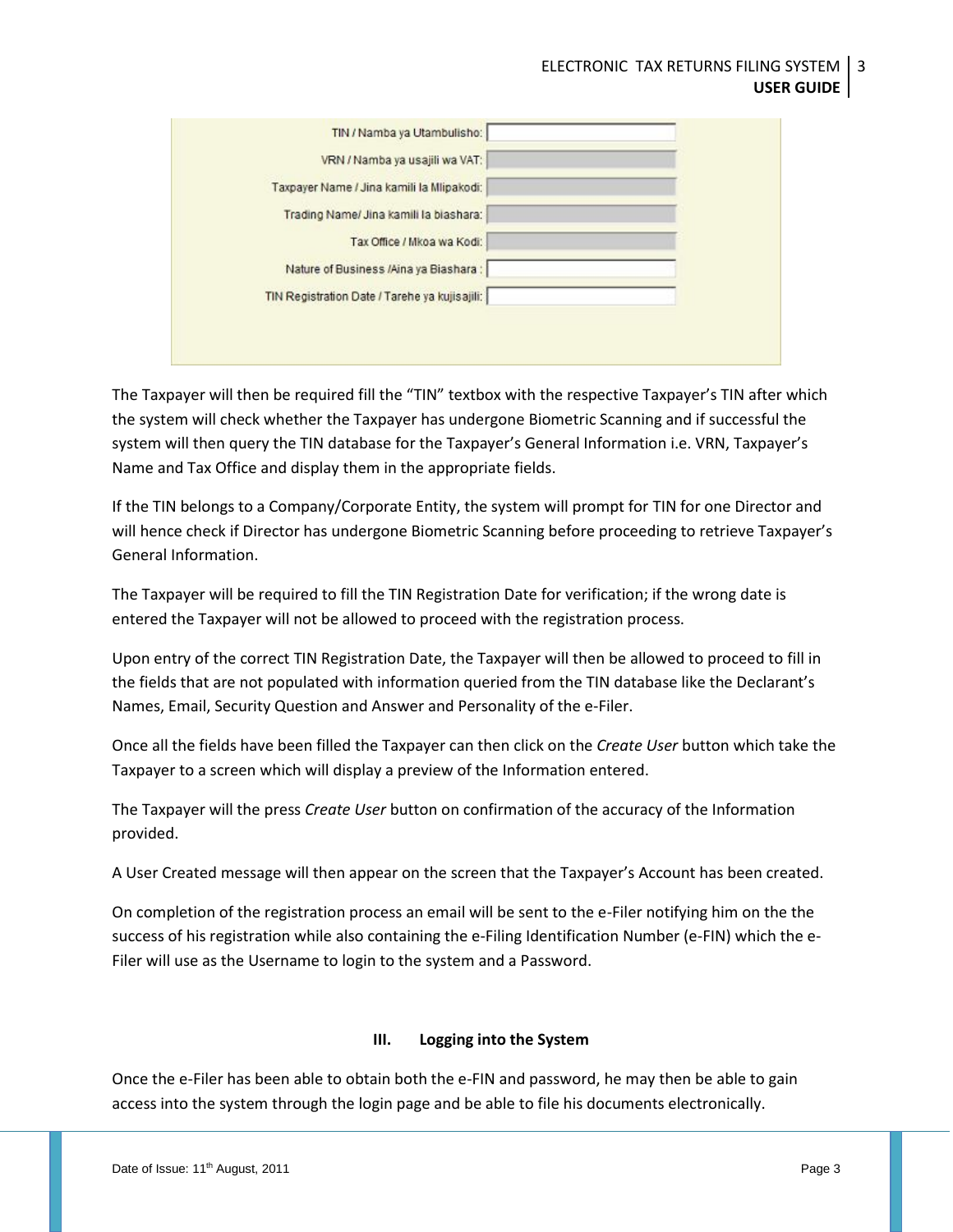On successful login for the first time, the e-Filer will be taken to the Change Password Page where the e-Filer will be prompted to enter his existing password and his new password and then click on the Change Password button.

| Change Your Password      |  |
|---------------------------|--|
| Password:                 |  |
| New Password:             |  |
| Confirm New Password:     |  |
| Change Password<br>Cancel |  |

Upon successfully changing the password a notification message will display and the confirmation message.

> Change Password Complete Your password has been changed! Continue

Once the e-Filer clicks on the "Continue" button, the Report page will load where general information of the Taxpayer and the various documents available for submission will be seen.

To Logout the e-Filer can click on the Log Out link at the top of the page.

## **IV. Submitting a Tax Return**

Currently, once logged in the e-Filer currently can be able to submit the VAT return:

## **a. Submitting a VA T Return**

To Submit a ITX240.01.B\_VAT Return, the E-Filer should first login, then once successfully logged in, the E-Filer should click on the "Value Added Tax RETURN" link where a ITX240.01.B\_VAT form will load.

The e-Filer is required to fill the fields on the form appropriately, on completion the e-filer can then confirm by checking the "I have completed filling Part 1 of this return" checkbox.

The e-Filer will then be required to click on the "Next Page" link which will load up the VAT Return Supplementary Page.

i. Filling in the VAT Return Supplementary Page.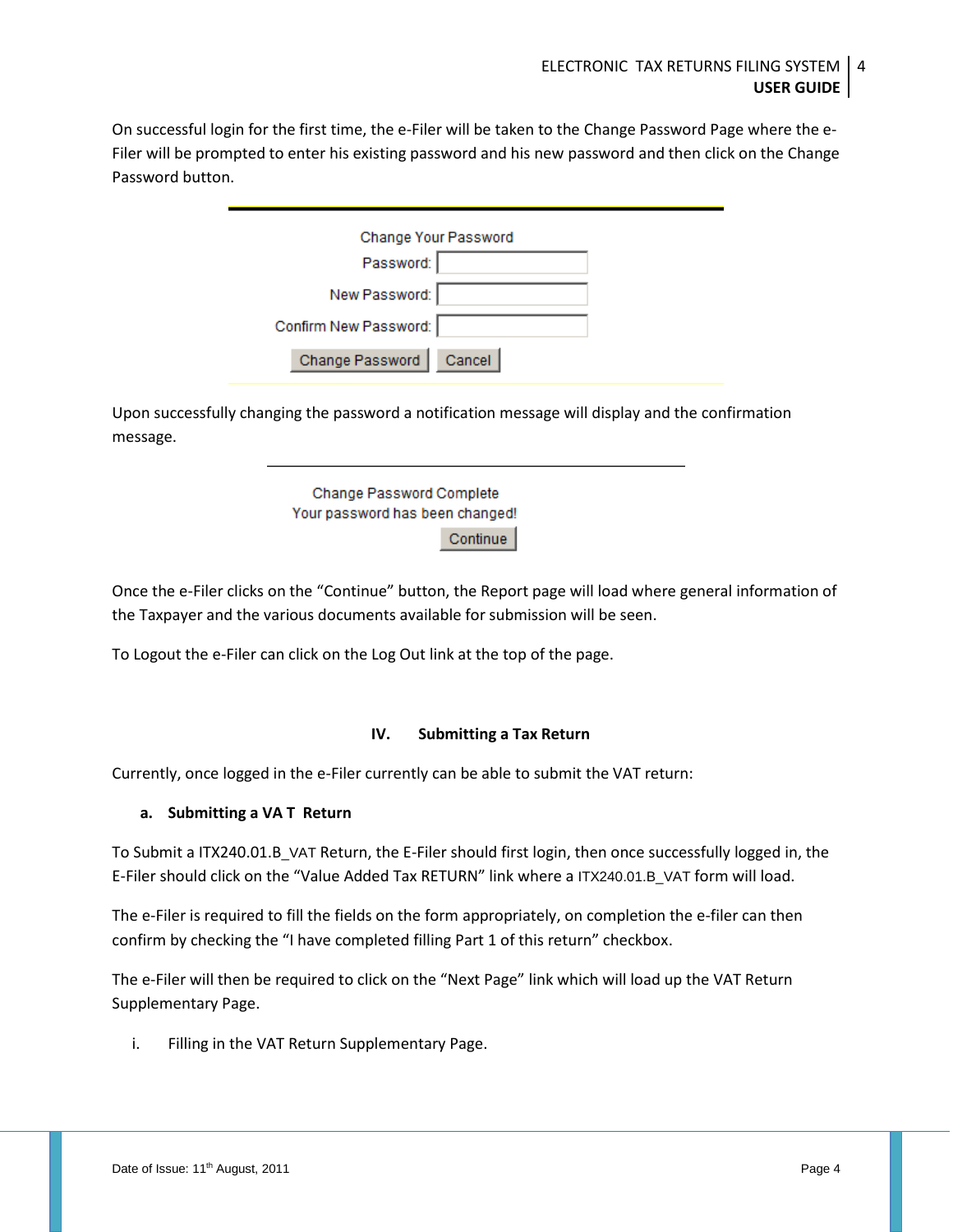Because of the information that needs to be included in the VAT Return Supplementary Page form, a provision has been made to allow the e-Filer to upload Return Information from a prepared Excel / XML file or fill in the field provided on the form.

In order to upload information from an excel /xml file the following steps should be followed.

For the High Value Tax Invoices for Purchase fields, the Excel file should contain seven columns, namely:

- **.** SUPPLIER\_NAME
- **•** SUPPLIER VRN
- TAX\_INVOICE\_NUMBER
- DATE OF INVOICE
- GOODS DESC
- AMOUNT\_VAT\_EXCL
- VAT\_AMT

If the Returns details are prepared in XML then the aforementioned columns above will be designated as sub-child nodes in the XML file. As shown below.

```
<? xml version="1.0" encoding="utf-8"?>
<vat_supplement>
<return>
<SUPPLIER_NAME>BIASHARA</SUPPLIER_NAME>
<SUPPLIER_VRN>10007025B</SUPPLIER_VRN>
<TAX_INVOICE_NUMBER>3242</TAX_INVOICE_NUMBER>
<DATE_OF_INVOICE>11/5/2010</DATE_OF_INVOICE>
<GOODS_DESC>Lotion</GOODS_DESC>
<AMOUNT_VAT_EXCL>20000000</AMOUNT_VAT_EXCL>
<VAT_AMT>50000</VAT_AMT>
</return>
</vat_supplement>
```
Once data is filled within the corresponding columns on the excel file, the e-Filer will be required to change the name of the worksheet to "ITX241.01.B\_VAT" and then save the file as an **.xls** file (**Excel 97 – 2003 Workbook**).

The e-filer can save the excel file with any filename.

The following should be observed while preparing the excel/xml file:

- The file should not have any formatting ie borders, coloring, underline etc
- VRN numbers should not contain hyphens
- The last letter in the VRN should be capital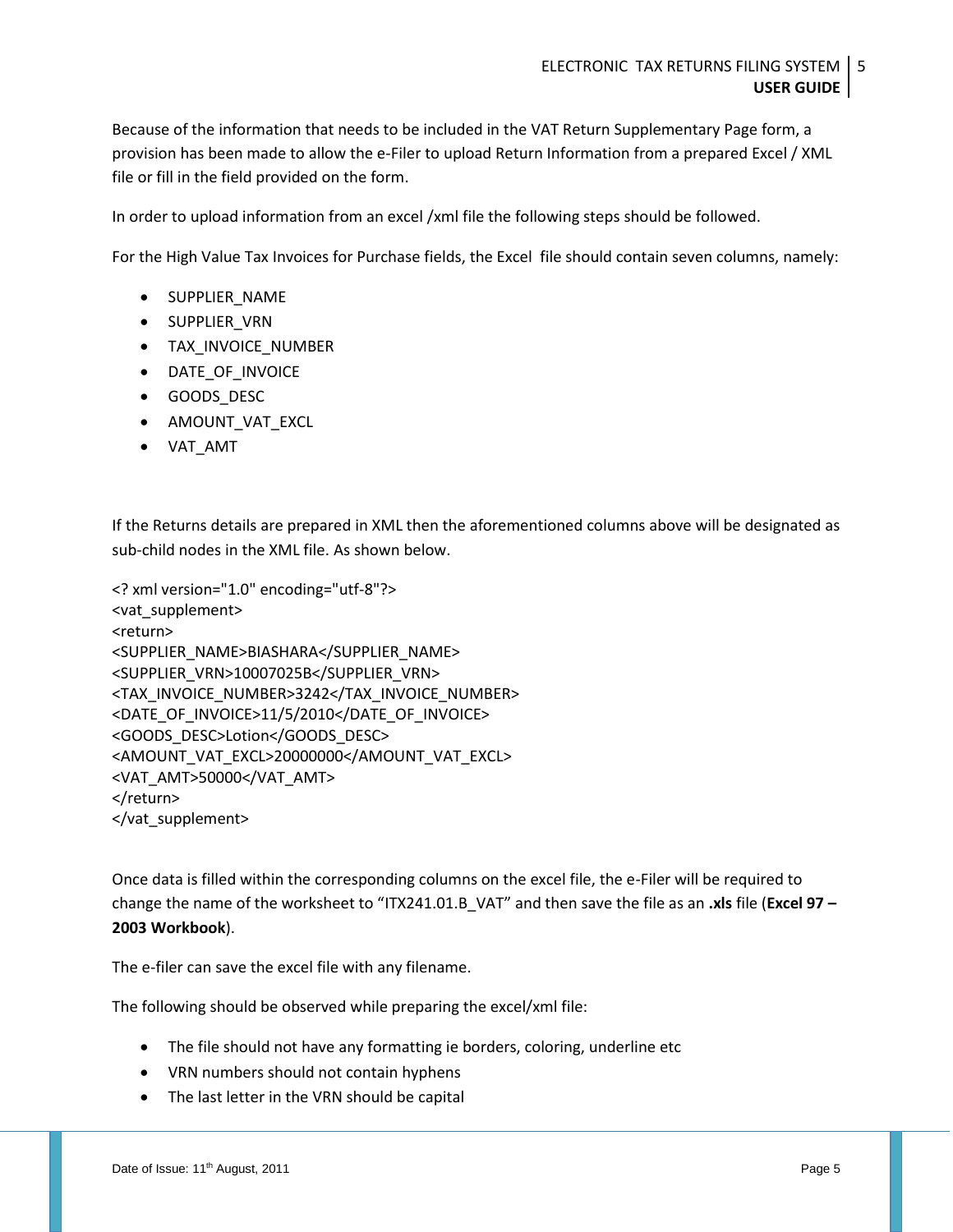- Dates of Tax Invoices should be in the (dd/mm/yyyy) format
- Amounts should not contain comma separators and can be upto 2 decimal places

Once the E-Filer has completed preparing the Excel/XML file taking into consideration the provisions above, the E-Filer may proceed with uploading the file.

The e-Filer will then click on the Upload button on the form, select the excel file from its saved location and then click on the "Open" button.

1. DETAILS OF TAX INVOICES FOR PURCHASES Ie. ONE INVOICE FROM ALL TAXABLE PERSONS





The e-Filer will now be required to click the "*View*" button, in order to view the data he had prepared on the excel file from the system.

Once the "*Show*" button is clicked, the system will start validating the VRNs in the SUPPLIER\_VRN column; if the VRN does not exist the system will display an error message indicating the invalid VRN.

The e-Filer will then be required to review his excel file and make sure the VRNs on the excel file are correct and the re-upload the file then view it. If all the VRNs pass the validation the e-Filer will then click on the Import button.

If the e-Filer prefers to manually enter the information on record at a time, relevant fields have been provided to cater for the functionality.

In this method there is also a VRN validation test in place whereby if the VRN supplied fails the test the e-Filer will not be able to continue inserting his information to the return.

After inserting the information the e-filer is still provided with the ability to alter or delete the information he has entered onto the form before submission.

Once the e-Filer is convinced on his successful completion of the complete VAT return, he may go back to the first page and tick the "I have successfully completed filing Part 1 of this return" checkbox and go to the second page and click the "Submit" button.

If he has not completed filing the return but wishes to complete filing at another time, the e-Filer may leave the "I have successfully completed filing this return" checkbox unchecked and click the submit button.

The e-Filer may then access the return at a later time by clicking on the "Saved Return" link from the Report page.